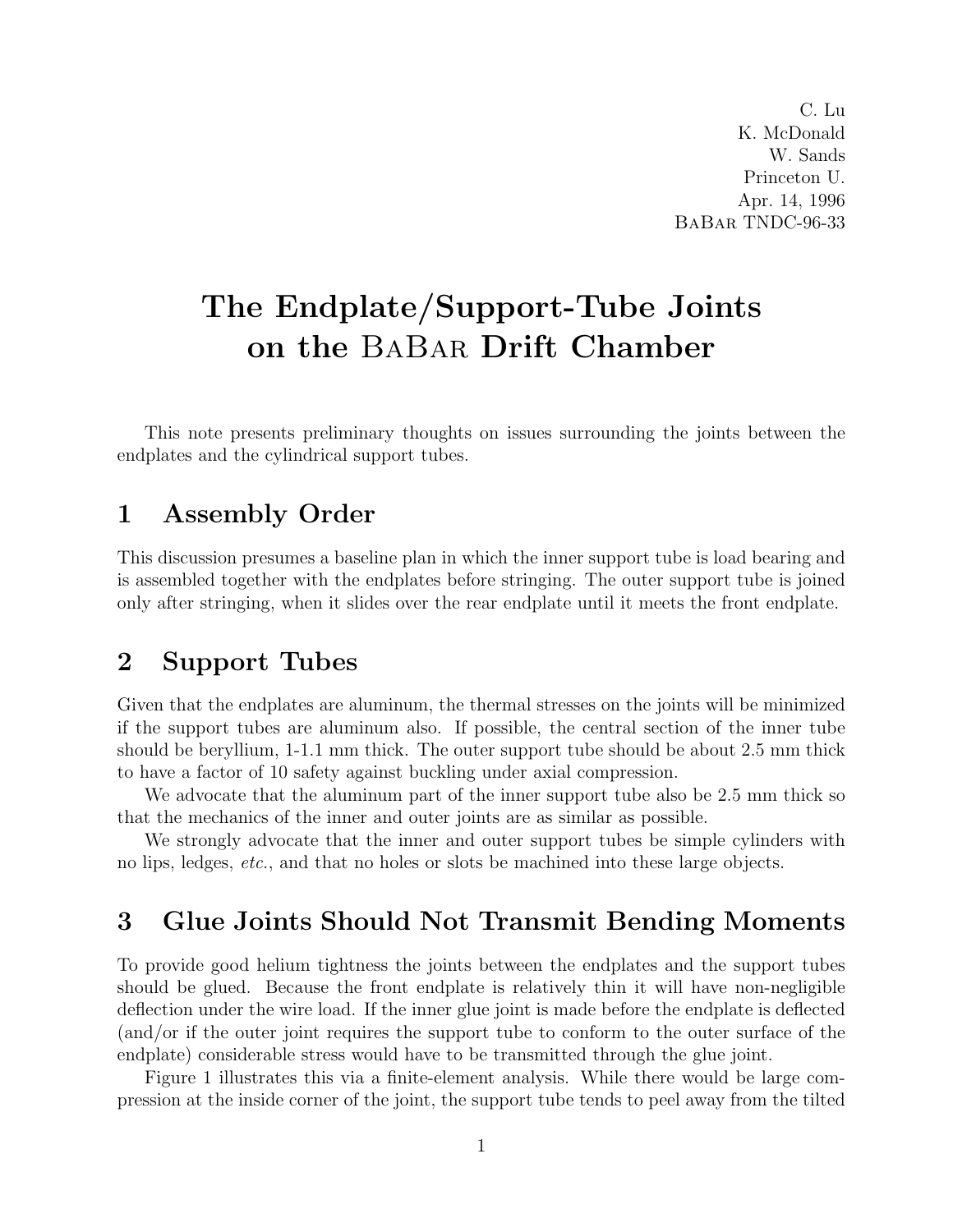

Figure 1: Finite-element analysis of a joint between an aluminum plate tilted by 26 mrad and a 2.5-mm-thick aluminum plate.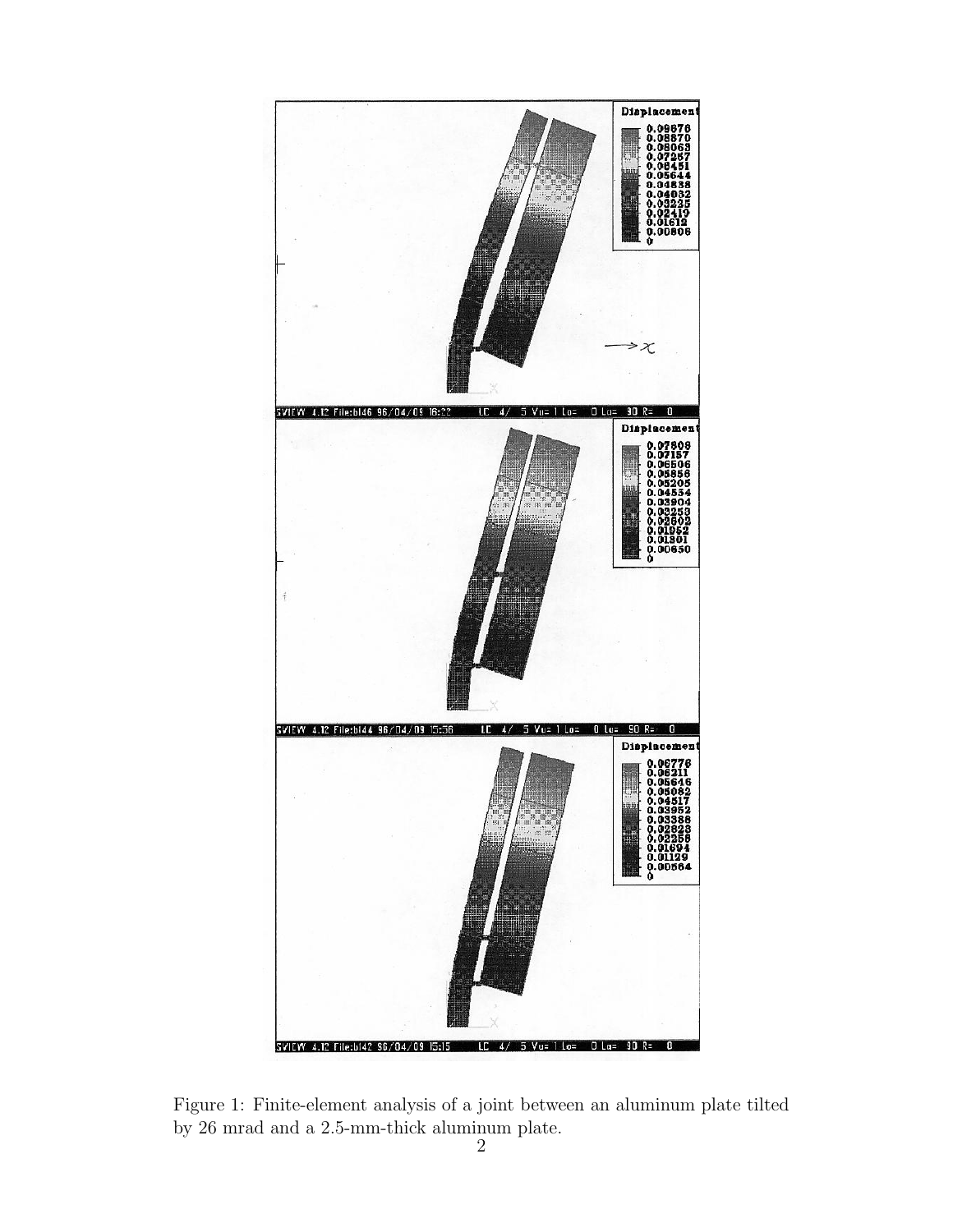surface of the endplate. This would aggravate any peeling of the glue joint and seems very undesirable.

Hence we advocate that the glue joint be such that no (or very little) bending stresses need be transmitted across it. This can be arranged by making the glue joint only after the stringing is complete, but with the wire load already transferred to the support tube. For the latter to be possible, there should be a collar pinned to the endplates that can support the full axial load between the time the load is released from the stringing fixture and the glue has set.

Figure 2 presents a sketch of this joint concept, in which the 'end cylinder' that also forms the endcap Faraday cage plays the role of this collar.



Figure 2: Sketch of the joint between the front endplate and 2.5-mm-thick outer support tube. A 2.5-mm-thick aluminum end cylinder is pinned to the endplate by at least 16 aluminum dowels to support the wire load during gluing. The glue is introduced into a slot in the outer edge of the endplate via several channels that can temporarily be connected to grease fitting. An O-ring in the endplate between the glue channel and the inside of the chamber prevents glue from seeping into the chamber.

Thus we have a joint design with separated functions; the axial load is carried primarily by the end cylinder, while the gas seal is made between the support tubes and the endplate. The joint between the end cylinder and the endplate need not be helium leak tight, and the end cylinder could even be fabricated in pieces rather than being a single continuous object.